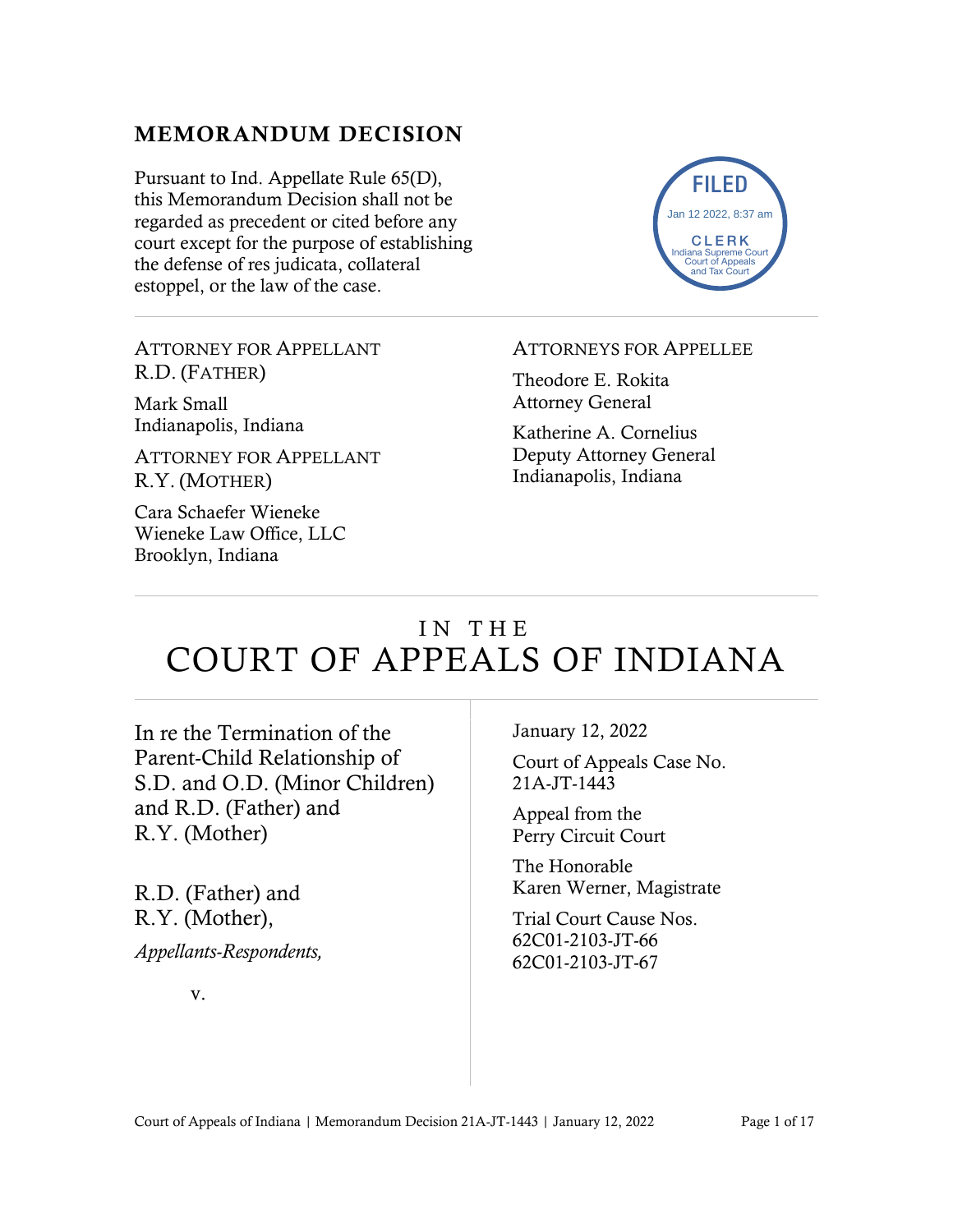Indiana Department of Child Services,

*Appellee-Petitioner*

Vaidik, Judge.

# Case Summary

[1] R.D. ("Father") and R.Y. ("Mother") appeal the termination of their parental rights to S.D. and O.D. ("the children"). We affirm.

## Facts and Procedural History

[2] Father and Mother are the biological parents of S.D., born in 2009, and O.D., born in 2010. In February 2019, the Department of Child Services (DCS) in Perry County received a report that Mother was out of state and Father had left the children with a grandparent who could not enroll them in school. Family Case Manager (FCM) Tasha George conducted an assessment and spoke to the children, who reported they had not been to school since December and that the homes they stayed in with Father often lacked necessities such as water and heat. FCM George also noted the children had insufficient clothing and poor hygiene. She contacted Mother, who reported she lived in Arkansas and had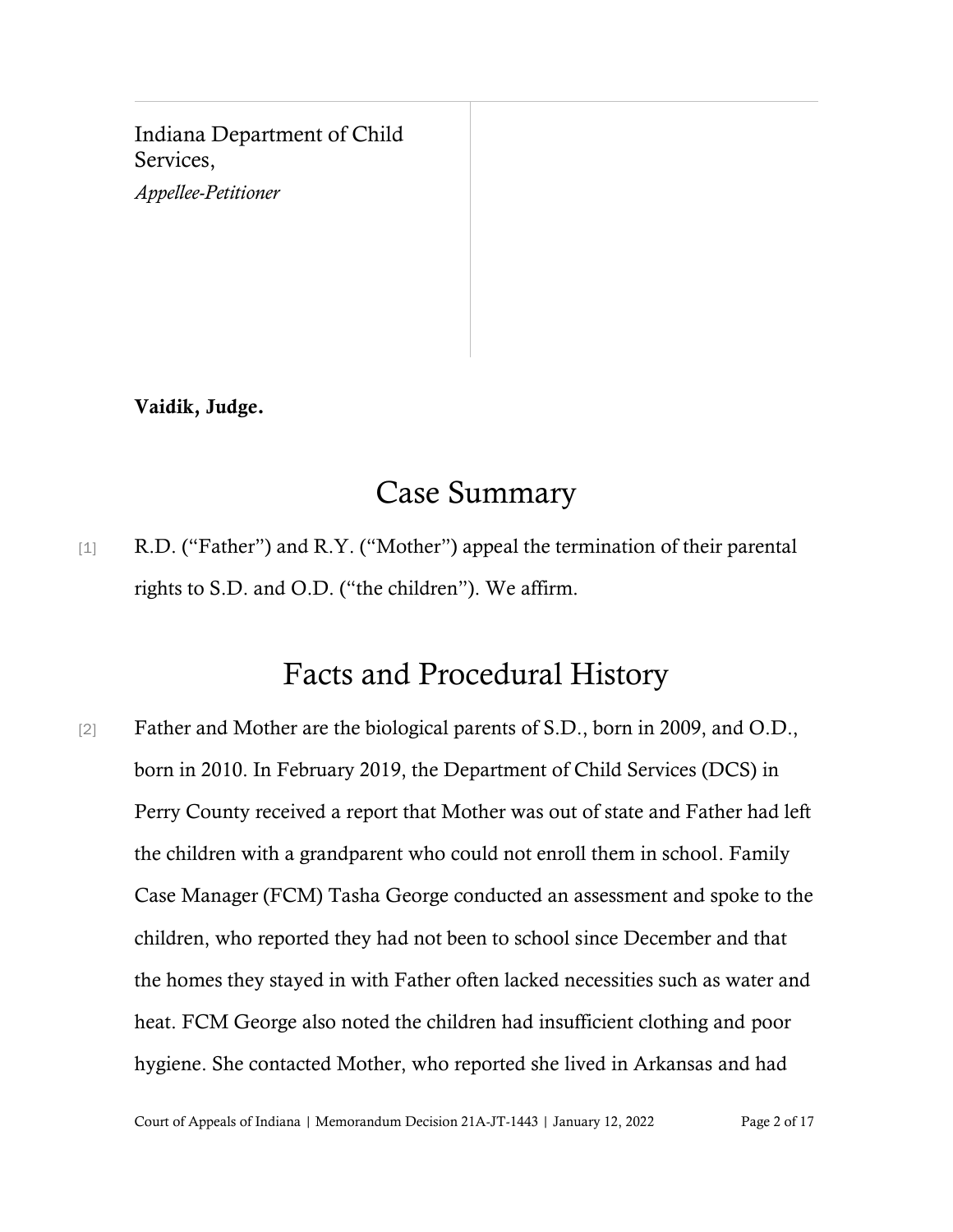not seen the children since Thanksgiving, when she left Father due to domestic abuse. FCM George also met with Father, who was staying at a friend's home in Indiana. Father admitted he would test positive for marijuana but refused to submit to a drug screen.

- [3] DCS removed the children and placed them in foster care, where they have since remained. The next day, DCS filed petitions alleging the children were children in need of services (CHINS). The cases were dismissed in June, pursuant to Indiana statutes that require a CHINS factfinding hearing to be held within 120 days of the petition being filed. <sup>1</sup> However, neither parent could be located, and the children remained in foster care. In July 2019, DCS again filed petitions alleging the children were CHINS, for the same reasons as the earlier case. That same month, Mother admitted the children were CHINS. Two months later, the court adjudicated the children to be CHINS as to Father. At their respective dispositional hearings, the Parents were ordered to, among other things, attend visits with the children, complete a substance-abuse and parenting assessment, and submit to weekly drug screening.
- [4] For the next year and a half, Parents failed to comply with the case plan. Father visited the children only a few times after their removal. His last in-person visit

<sup>&</sup>lt;sup>1</sup> Indiana Code section 31-34-11-1(a) and (b) state a trial court "shall" hold a factfinding hearing on a CHINS petition within sixty days, with a sixty-day extension upon consent of all parties. Indiana Code section 31-34- 11-1(d) states, "If the factfinding hearing is not held within the time set forth in subsection (a) or (b), upon a motion with the court, the court shall dismiss the case without prejudice." Here, when the factfinding hearing was not held within 120 days, Father filed a motion to dismiss under Section 31-34-11-1(d), and the court dismissed the case without prejudice.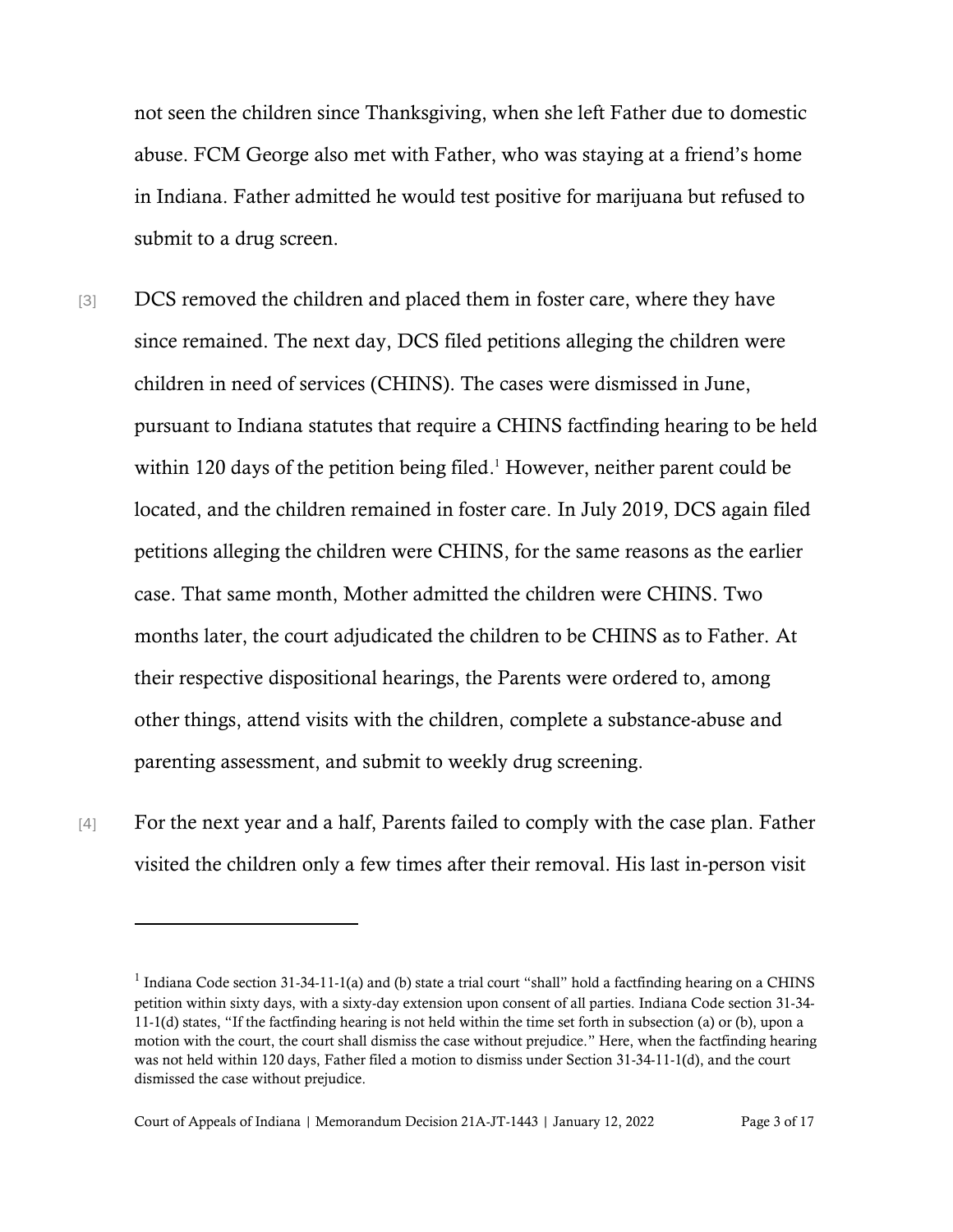occurred in September 2019. In June 2020, he indicated he wished to restart visitation, and he participated in four telephone visits, before stopping altogether in July. Father attended only nine sessions of Fatherhood Engagement, refused to undergo a substance-abuse or parenting assessment, did not submit to any drug screens, would not allow DCS access to his home, and was frequently out of contact with DCS. Mother, still in Arkansas, participated inconsistently in telephone visits after the children's removal and stopped altogether by December 2019. She did not submit to drug screens or participate in DCS services, although many services were unavailable to her while out of state.

- [5] In July 2020, Mother moved to Indiana and began participating in some DCS services and weekly visitation with the children. She completed a substanceabuse assessment, which led to a recommendation she attend weekly individual therapy. Her participation in therapy was "not consistent[]." Tr. Vol. II p. 102. She also began submitting drug screens; however, she submitted only twenty screens throughout the two-year CHINS case, although they were required weekly. Four of the twenty tests were positive for methamphetamine. She also refused to participate in any services relating to domestic violence.
- [6] In March 2021, DCS filed petitions to terminate Parents' rights. On April 6, the trial court held an initial hearing on the termination proceedings. Father failed to appear. The trial court appointed him counsel and reset the initial hearing for April 20. Father's counsel appeared, but Father again did not. The trial court then scheduled a factfinding hearing for June 2021. At the hearing, Mother

Court of Appeals of Indiana | Memorandum Decision 21A-JT-1443 | January 12, 2022 Page 4 of 17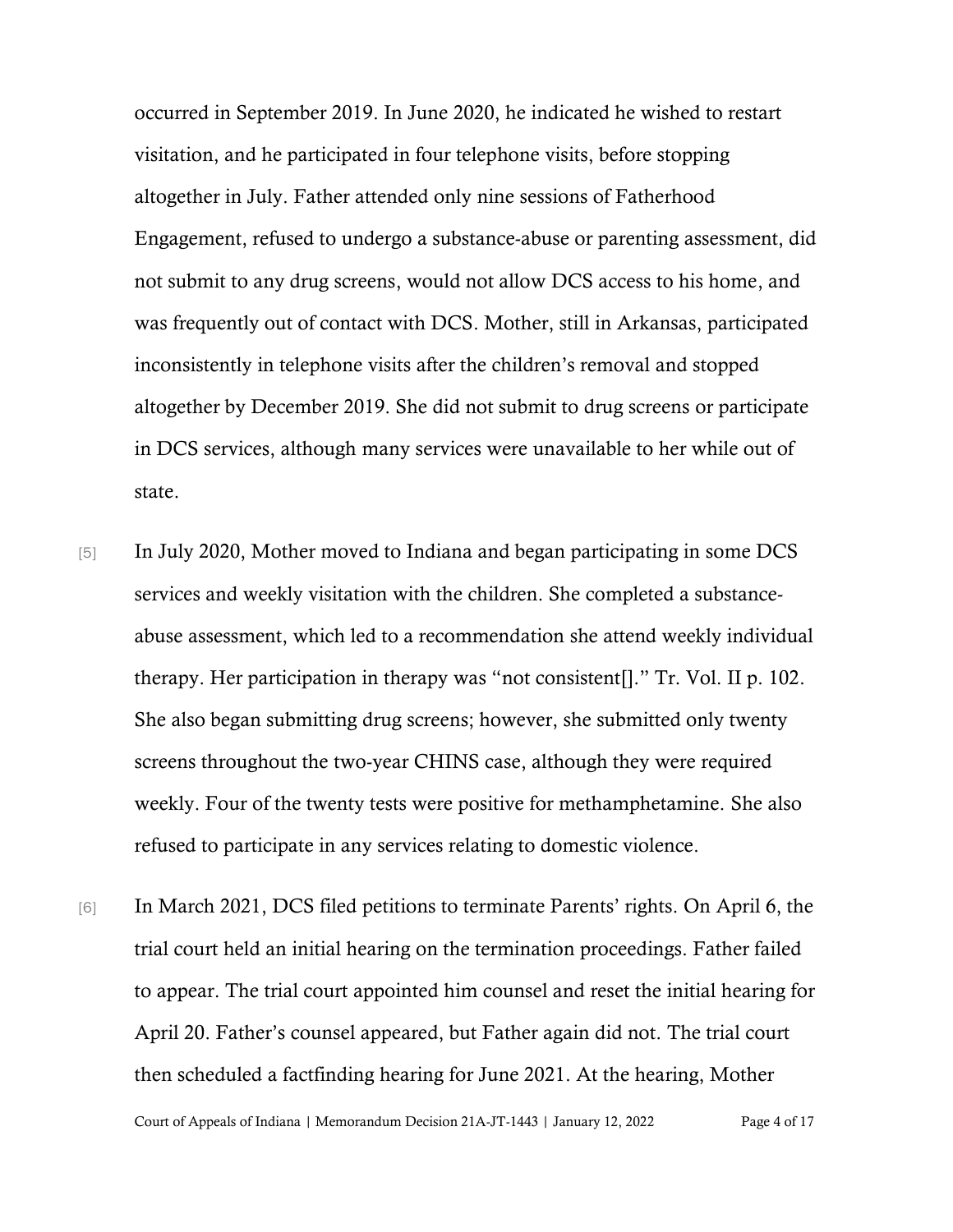appeared in person with counsel. Father was incarcerated at the time of the hearing. His counsel appeared in person, and Father initially participated by telephone. A few times, particularly during Mother's testimony, Father indicated he was having trouble hearing over the phone. Each time, the court stopped the testimony and attempted to fix the issue, including reminding witnesses to speak up and asking the jail to keep noise down so Father's environment did not make it difficult to hear. After the lunch break, Father participated in the hearing via videoconferencing and did not alert the court to any further issues.

[7] Father testified and admitted to hitting Mother during their relationship. He also testified he had been "in jail a couple different times" during the CHINS case. *Id.* at 39. Father stated he has two homes—one in Kentucky and one in Arkansas—but that neither home had running water. Mother testified she married R.K. ("Husband") a month before the hearing. Mother testified she did not work and instead stayed at home because Husband could financially support her. However, she also stated she had several jobs throughout the case and was currently sending out employment applications. Mother admitted to testing positive for methamphetamine on a pre-employment drug screen in April 2021 but stated she believed her brother had drugged her. Mother also stated that a week before the hearing she asked DCS to conduct a background check of Husband. FCM Bailey Robbins testified Mother asked for the background check because she believed Husband had convictions for crimes against children, and that Mother stated Husband and Father were friends, she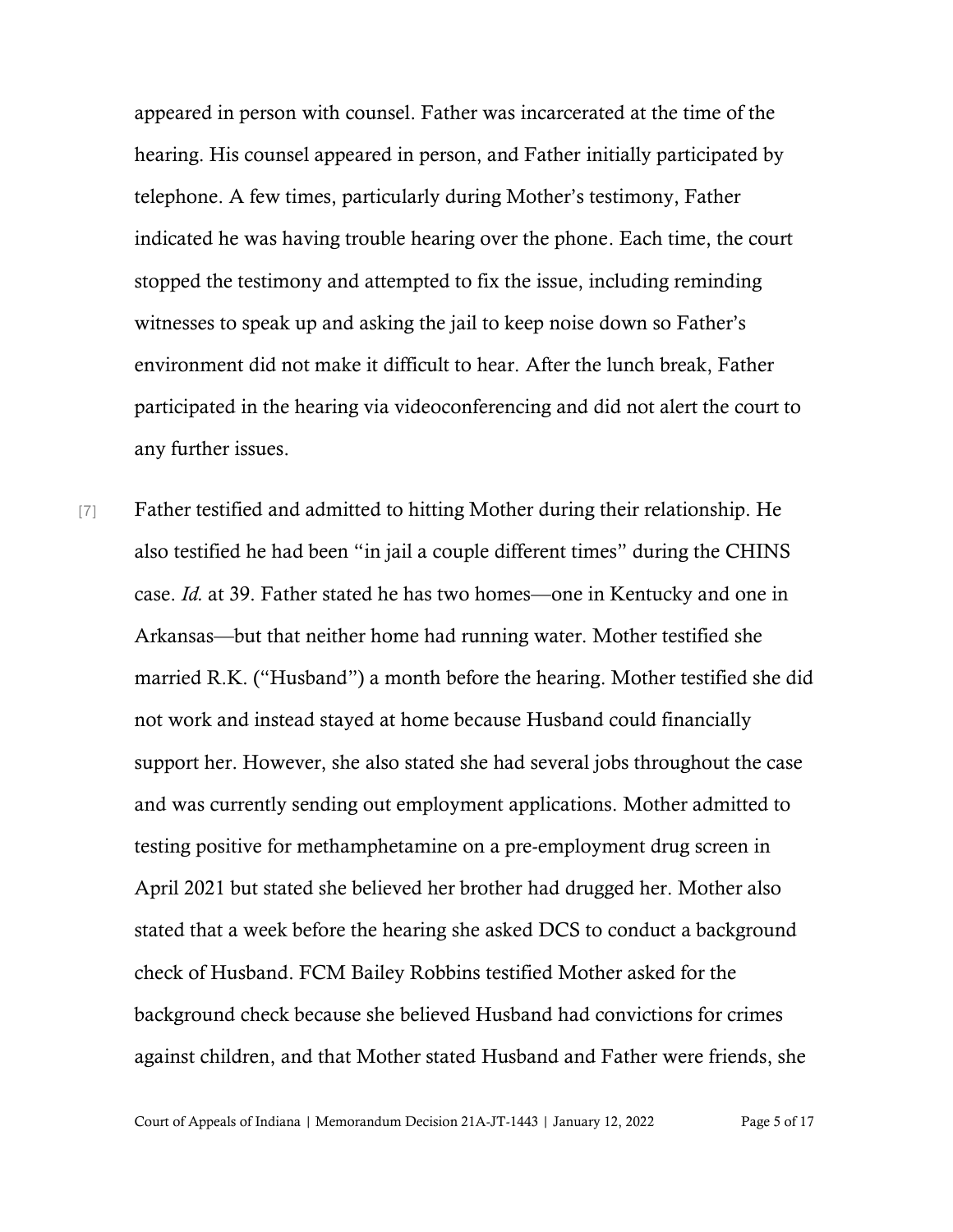feared they were working together to hurt her, and Husband had threatened to kill her.

- [8] FCM Robbins also testified Mother had made "[m]inimal progress" throughout the CHINS case and had "trouble maintaining any progress that she makes long-term." *Id.* at 121-22. She noted there were concerns regarding Mother bringing up age-inappropriate topics with the children, including discussing the termination case and asking them if she should go to "rehab." *Id.* at 109. FCM Robbins also testified she believed it in the children's best interests for parental rights to be terminated and that the plan for the future care of the children is adoption. FCM George testified she met with Mother twice in March 2021 and both times Mother appeared under the influence. Katlyn Mendoza, Mother's visitation supervisor, testified Mother began weekly visits with the children in January 2021 and that the visits had been going well, but stated Mother often needed assistance handling the children's behavioral issues.
- [9] After the hearing, the trial court issued an order terminating Parents' rights to both children.
- [10] Parents now appeal separately.

# Discussion and Decision

## I. Constitutional Claims

Court of Appeals of Indiana | Memorandum Decision 21A-JT-1443 | January 12, 2022 Page 6 of 17 [11] Father first argues he was denied due process and equal protection under the law because he was not present for the initial hearing and not physically present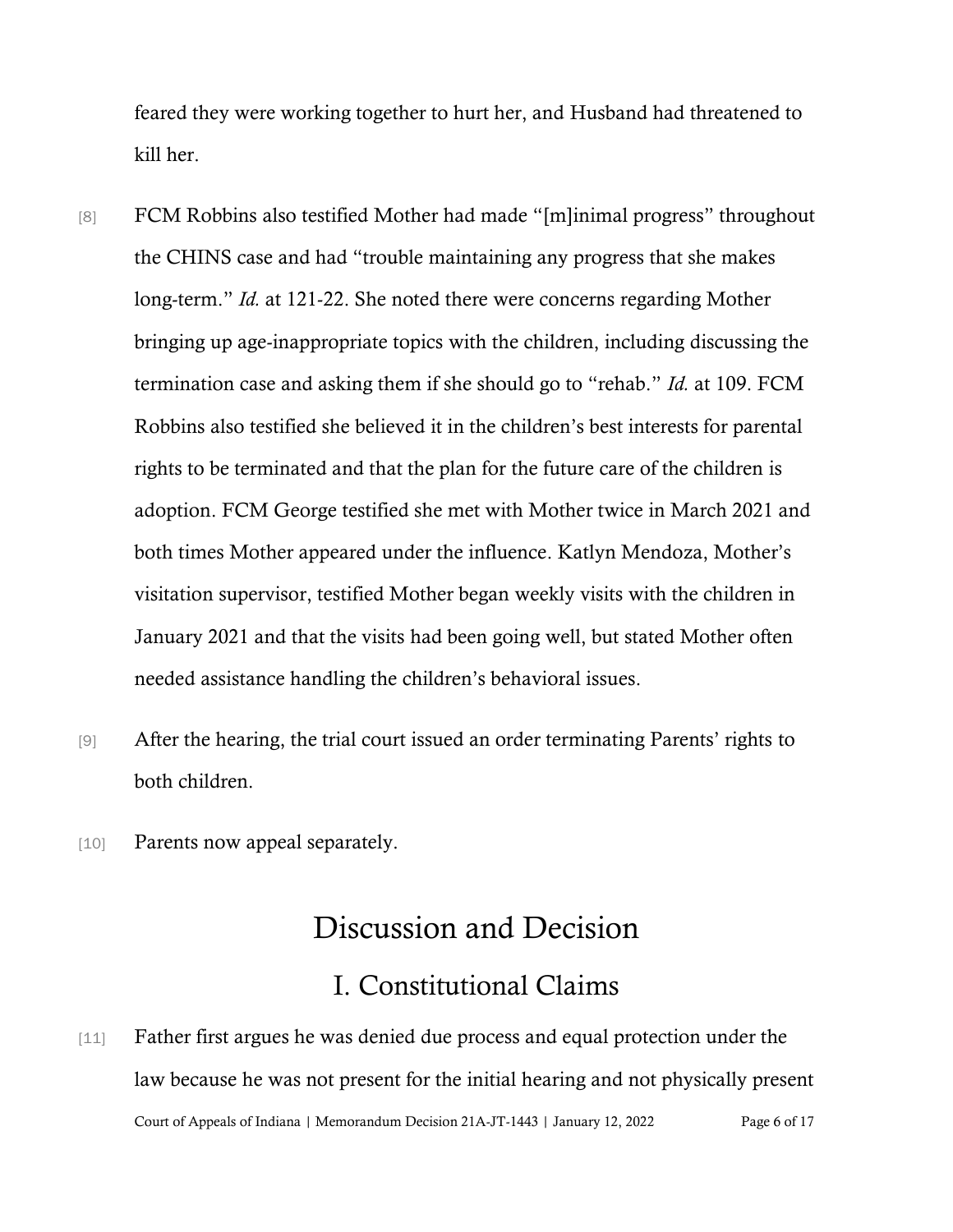for the termination hearing. Father concedes he failed to raise these issues to the trial court, so to avoid waiver of his argument on appeal, he maintains his absences constituted fundamental error. The fundamental-error doctrine is a narrow exception to the waiver doctrine and applies to an "error that was so egregious and abhorrent to fundamental due process that the trial judge should or should not have acted, irrespective of the parties' failure to object or otherwise preserve the error for appeal*.*" *In re G.P.*, 4 N.E.3d 1158, 1167 n.8 (Ind. 2014).

[12] The Due Process Clause of the Fourteenth Amendment to the United States Constitution prohibits state action that deprives a person of life, liberty, or property without a fair proceeding. *In re C.C.*, 788 N.E.2d 847, 852 (Ind. Ct. App. 2003), *trans. denied*. When the State seeks to terminate the parent-child relationship, it must do so in a manner that meets the requirements of due process. *Id.* "Due process requires 'the opportunity to be heard at a meaningful time and in a meaningful manner.'" *In re K.D.*, 962 N.E.2d 1249, 1257 (Ind. 2012) (quoting *Mathews v. Eldridge*, 424 U.S. 319, 333 (1976)). The Indiana Supreme Court has held that "the process due in a termination of parental rights action turns on balancing three *Mathews* factors: (1) the private interests affected by the proceeding; (2) the risk of error created by the State's chosen procedure; and (3) the countervailing governmental interest supporting use of the challenged procedure." *Id.* (citing *In re C.G.*, 954 N.E.2d 910, 917 (Ind. 2011)). Because both a parent's and the State's countervailing interests are substantial, when faced with a claim of denial of due process in a termination-

Court of Appeals of Indiana | Memorandum Decision 21A-JT-1443 | January 12, 2022 Page 7 of 17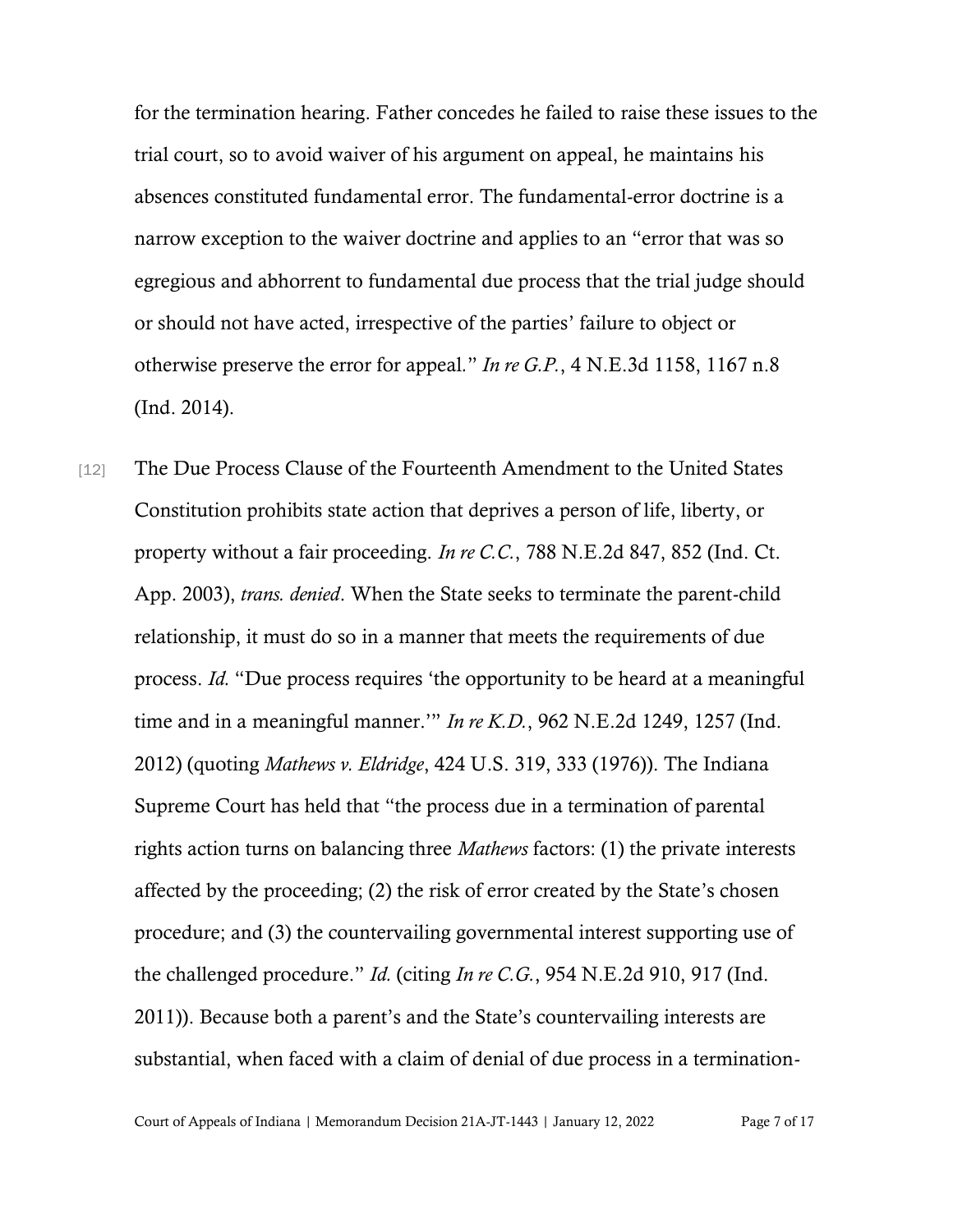of-parental-rights case, we focus on the second factor, the risk of error created by the State's chosen procedure. *In re C.G.*, 954 N.E.2d at 917-18.

[13] Father first asserts he was denied due process because he was not physically present at the termination hearing. Notably, a parent does not have an absolute right to be physically present during a termination hearing. *In re C.G.*, 954 N.E.2d at 921. Here, Father was represented by counsel at the hearing, who presented evidence and cross-examined witnesses. *See Tillotson v. Clay Cnty. Dep't of Family & Children*, 777 N.E.2d 741, 746 (Ind. Ct. App. 2002) (proper representation by counsel in a termination proceeding significantly decreases the risk of an inaccurate result), *trans. denied*. And Father was given alternative means to be heard. In the morning, Father was able to participate by telephone, including giving lengthy testimony. In the afternoon, he participated via videoconferencing. These methods gave him a meaningful opportunity to be heard. *See In re J.E.*, 45 N.E.3d 1243, 1248 (Ind. Ct. App. 2015) (finding an incarcerated father's due-process rights were not violated in part because he was able to participate by telephone and video feed), *trans. denied*. Father contends that participating remotely prejudiced him because at times he could not hear the proceedings. But the record shows Father clearly felt comfortable alerting the trial court when he could not hear, and the trial court stopped the proceedings and attempted to fix the issue. Given these circumstances, that Father did not physically attend the factfinding hearing did not constitute a violation of due process, let alone a fundamental error.

Court of Appeals of Indiana | Memorandum Decision 21A-JT-1443 | January 12, 2022 Page 8 of 17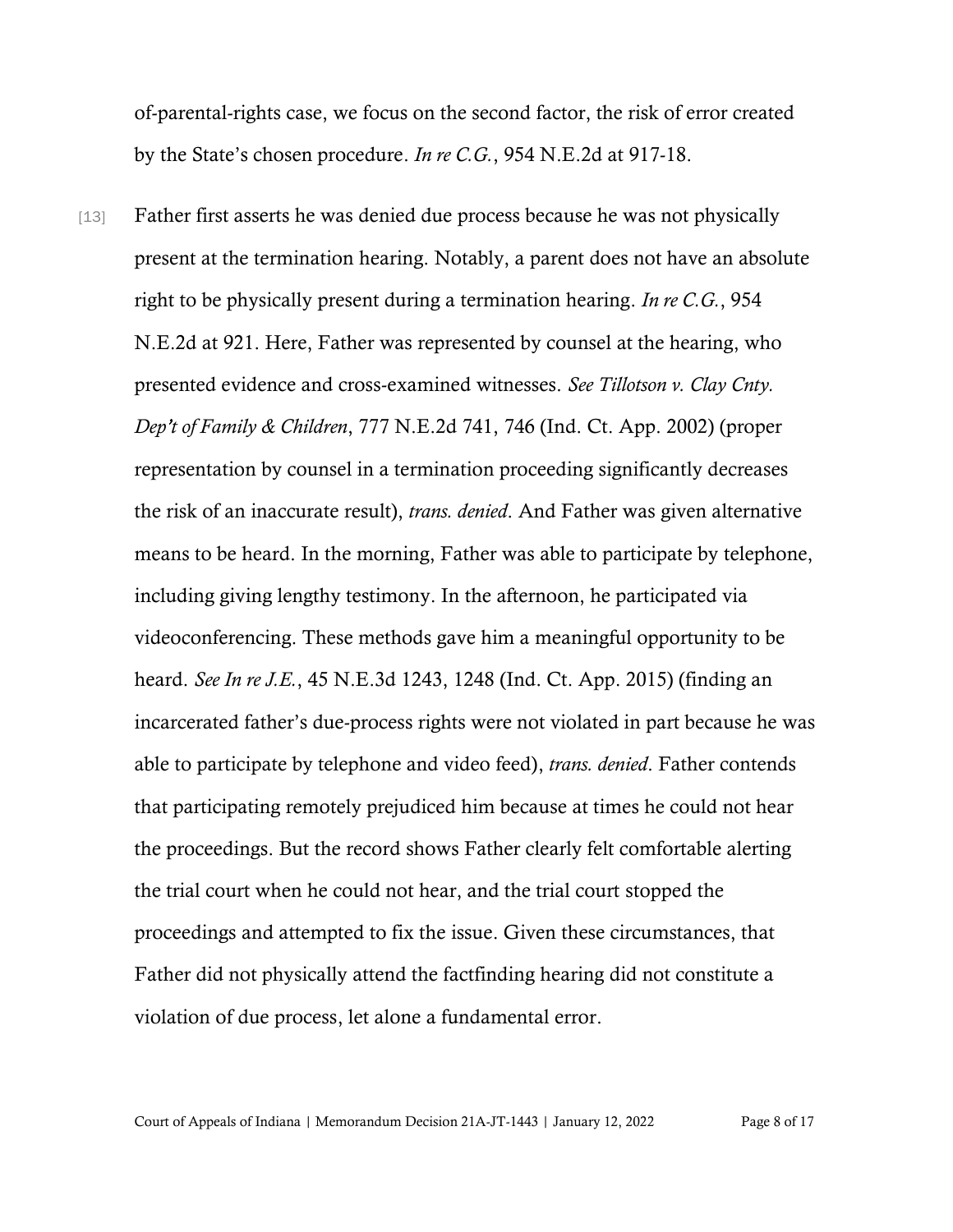- [14] Father also argues he was denied due process because he "was not included in the initial hearing." Father's Br. p. 14. He admits he was given notice of the initial hearing and did not attend. Furthermore, the record indicates Father was actually given two opportunities to attend the hearing, as the trial court reset the hearing after Father's first failure to appear. Father cites no support for his contention that he has an absolute right to be present at the initial hearing. Nor does Father allege any prejudice from his absence at the initial hearing. His counsel was present at the hearing, and a copy of the termination petition and notice of the termination hearing were sent to Father. Again, this does not amount to a violation of due process or a fundamental error.
- [15] As to his equal-protection claim, Father contends he was denied equal protection because he was treated differently than Mother, who was physically present at the hearing. The Equal Protection Clause of the Fourteenth Amendment prohibits states from treating individuals who are similarly situated differently. U.S. Const. amend. XIV. However, equal protection does not mandate similar treatment for individuals not similarly situated. *Mullis v. Kinder*, 568 N.E.2d 1087, 1090-91 (Ind. Ct. App. 1991). Here, Mother and Father were not similarly situated, as Father was incarcerated and Mother was not. As this was the clear basis for her physical presence at the termination hearing and his absence, there is no equal-protection issue.
- [16] Father has not shown his physical absence at the initial hearing or final termination hearing amounted to a constitutional violation, let alone a fundamental error.

Court of Appeals of Indiana | Memorandum Decision 21A-JT-1443 | January 12, 2022 Page 9 of 17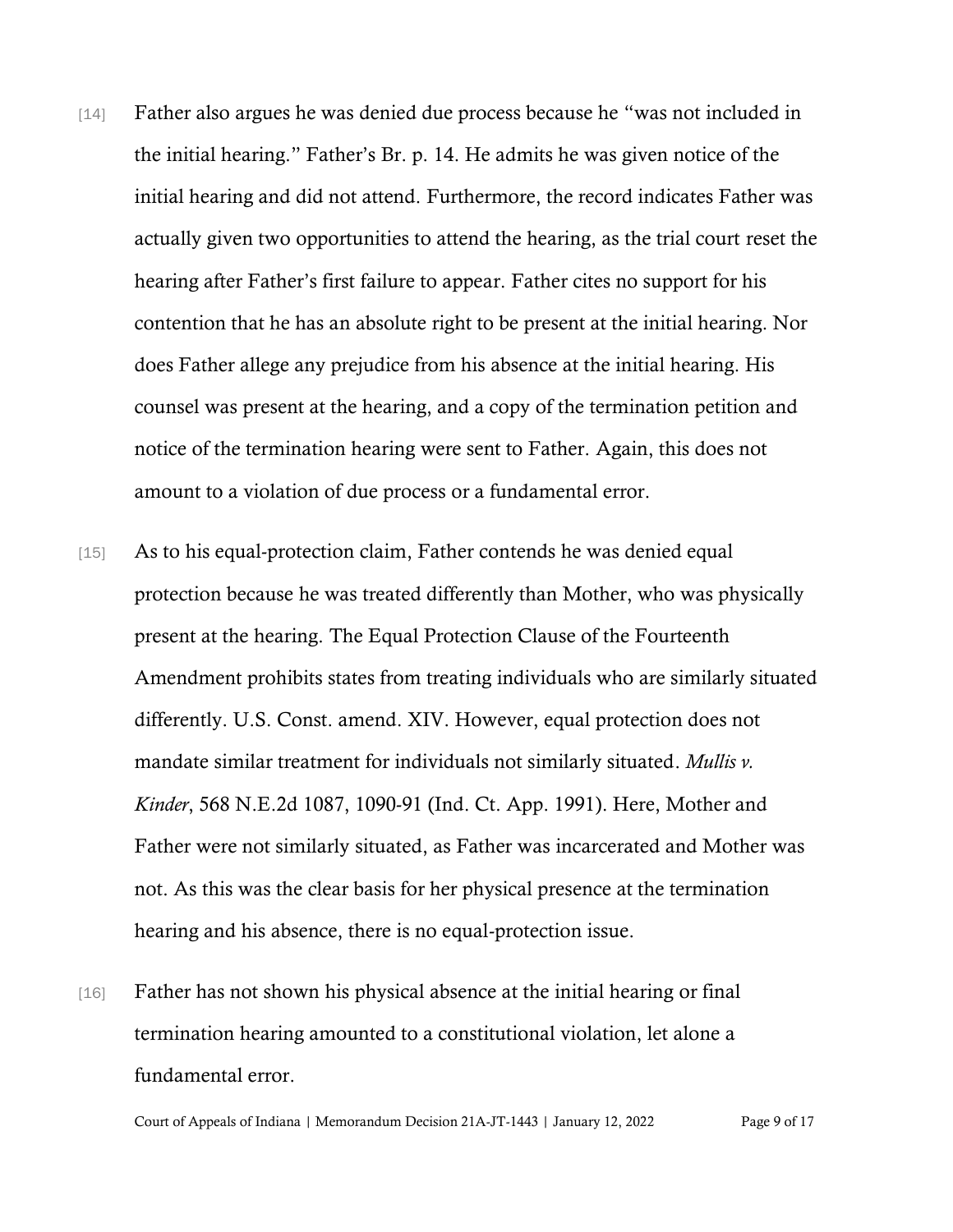## II. Sufficiency of Evidence

[17] Both Father and Mother argue DCS did not prove the statutory requirements for termination. When reviewing the termination of parental rights, we do not reweigh the evidence or judge witness credibility. *In re K.T.K.*, 989 N.E.2d 1225, 1229 (Ind. 2013). Rather, we consider only the evidence and reasonable inferences that are most favorable to the judgment of the trial court. *Id.* When a trial court has entered findings of fact and conclusions of law, we will not set aside the trial court's findings or judgment unless clearly erroneous. *Id.* To determine whether a judgment terminating parental rights is clearly erroneous, we review whether the evidence supports the trial court's findings and whether the findings support the judgment. *In re V.A.*, 51 N.E.3d 1140, 1143 (Ind. 2016).

[18] A petition to terminate parental rights must allege, among other things:

(B) that one (1) of the following is true:

(i) There is a reasonable probability that the conditions that resulted in the child's removal or the reasons for placement outside the home of the parents will not be remedied.

(ii) There is a reasonable probability that the continuation of the parent-child relationship poses a threat to the wellbeing of the child.

(iii) The child has, on two (2) separate occasions, been adjudicated a child in need of services;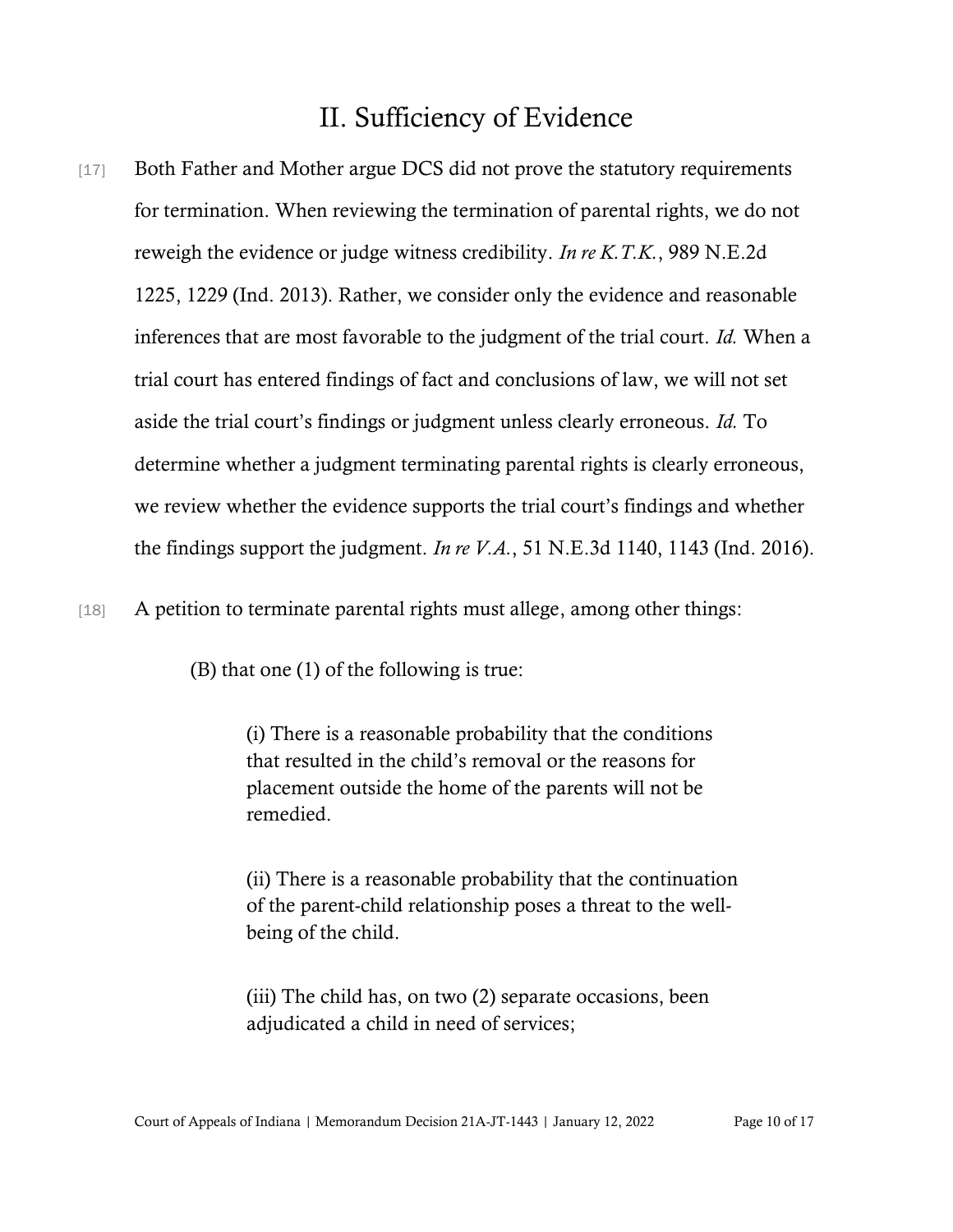(C) that termination is in the best interests of the child; and

(D) that there is a satisfactory plan for the care and treatment of the child.

Ind. Code  $\S 31-35-2-4(b)(2)$ . DCS must prove the alleged circumstances by clear and convincing evidence. *In re K.T.K.*, 989 N.E.2d at 1231. If the court finds the allegations in a petition are true, it "shall terminate the parent-child relationship." I.C. § 31-35-2-8(a).

### A. Findings of Fact

- [19] Mother argues the evidence does not support several of the trial court's findings of fact. Mother first challenges Finding 5, that "Mother does not have stable employment." Mother's App. Vol. II p. 103. Mother concedes this finding is "technically correct" in that she does not have stable employment; however, she argues it is "misleading" because she is voluntarily unemployed. Mother's Br. p. 11. We disagree. While Mother testified she is voluntarily unemployed because her husband financially supports her, she also testified she was currently applying for positions and went through several jobs during the CHINS case. The trial court's finding is not erroneous.
- [20] Mother then challenges Finding 10: "Parents have not improved their parenting ability." Mother's App. Vol. II p. 103. While there was not direct testimony on Mother's parenting ability, FCM Robbins testified she had concerns regarding Mother bringing up age-inappropriate topics with the children, and Mendoza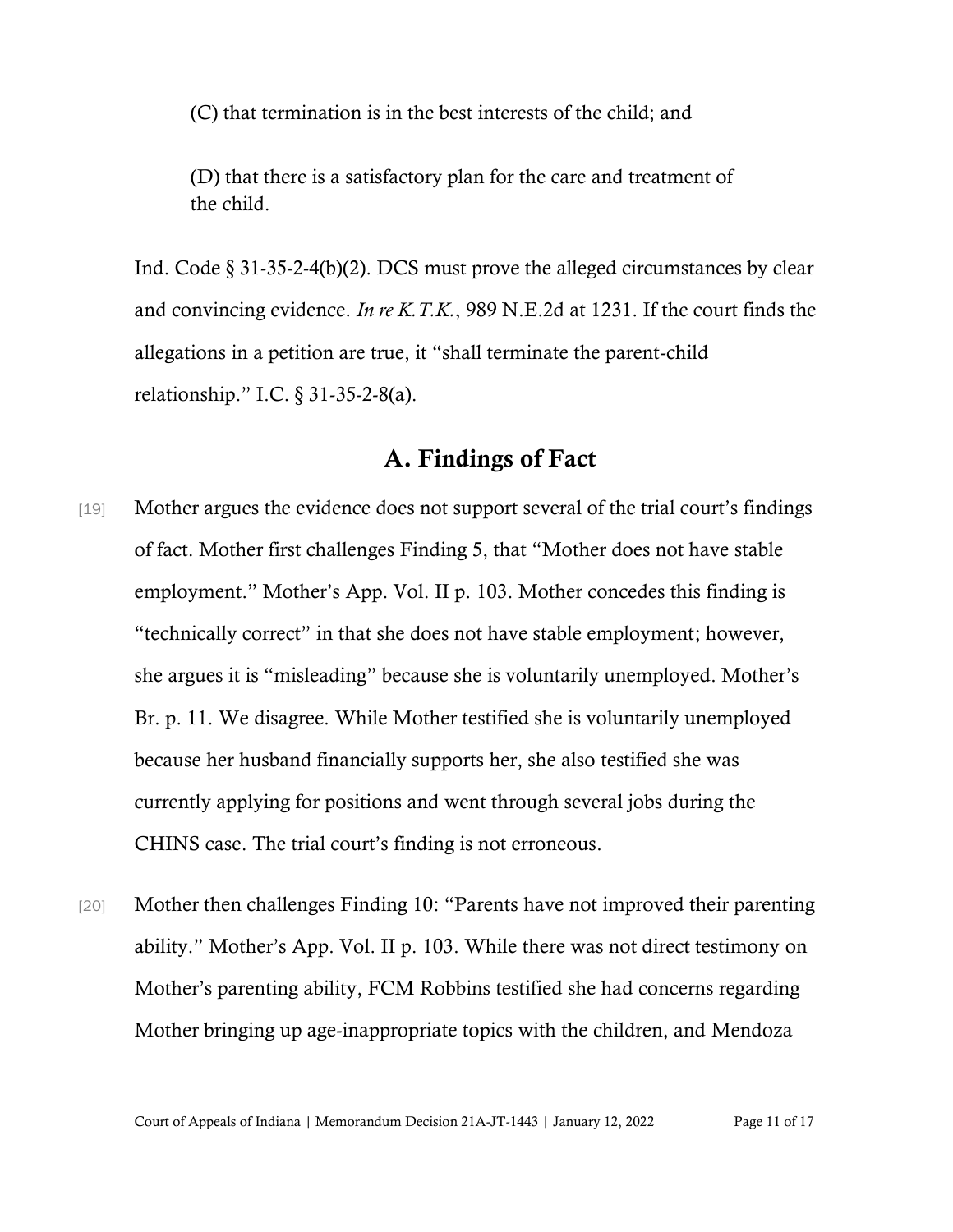testified Mother continues to need assistance handling the children's behavioral issues. This evidence supports the trial court's finding.

- [21] Mother also challenges Finding 11: "Since the Dispositional Hearing in October 2019, Mother has submitted only 20 drug screens, 4 of which were positive for methamphetamine." *Id*. Mother concedes this finding is correct but argues it is "irrelevant" because the exact dates of the positive tests were not given. Mother's Br. p. 13. We disagree. The children were removed in part due to Parents' drug use, so Mother's refusal to submit to the majority of scheduled drug screens and submitting four positive screens during the life of the CHINS case is relevant. Mother also challenges Finding 12: "Mother has recently tested positive for methamphetamine on a pre-employment screening." Mother's App. Vol. II p. 104. She argues this is irrelevant because she testified this positive test was the result of being drugged by her brother. This is a request to reweigh evidence, which we do not do.
- [22] Mother also challenges Finding 14: "Mother has shown a pattern of not being able to maintain any progress that is made." *Id.* She acknowledges FCM Robbins testified that Mother struggles to maintain progress but contends this testimony is not enough to support the trial court's finding. Again, this is a request to reweigh evidence, which we do not do.
- [23] Finally, Mother challenges Finding 17: "DCS' plan for [the children] is that they be adopted, this plan is satisfactory for [the children's] care and treatment and an adoptive family has been identified," and Finding 19: "DCS believes it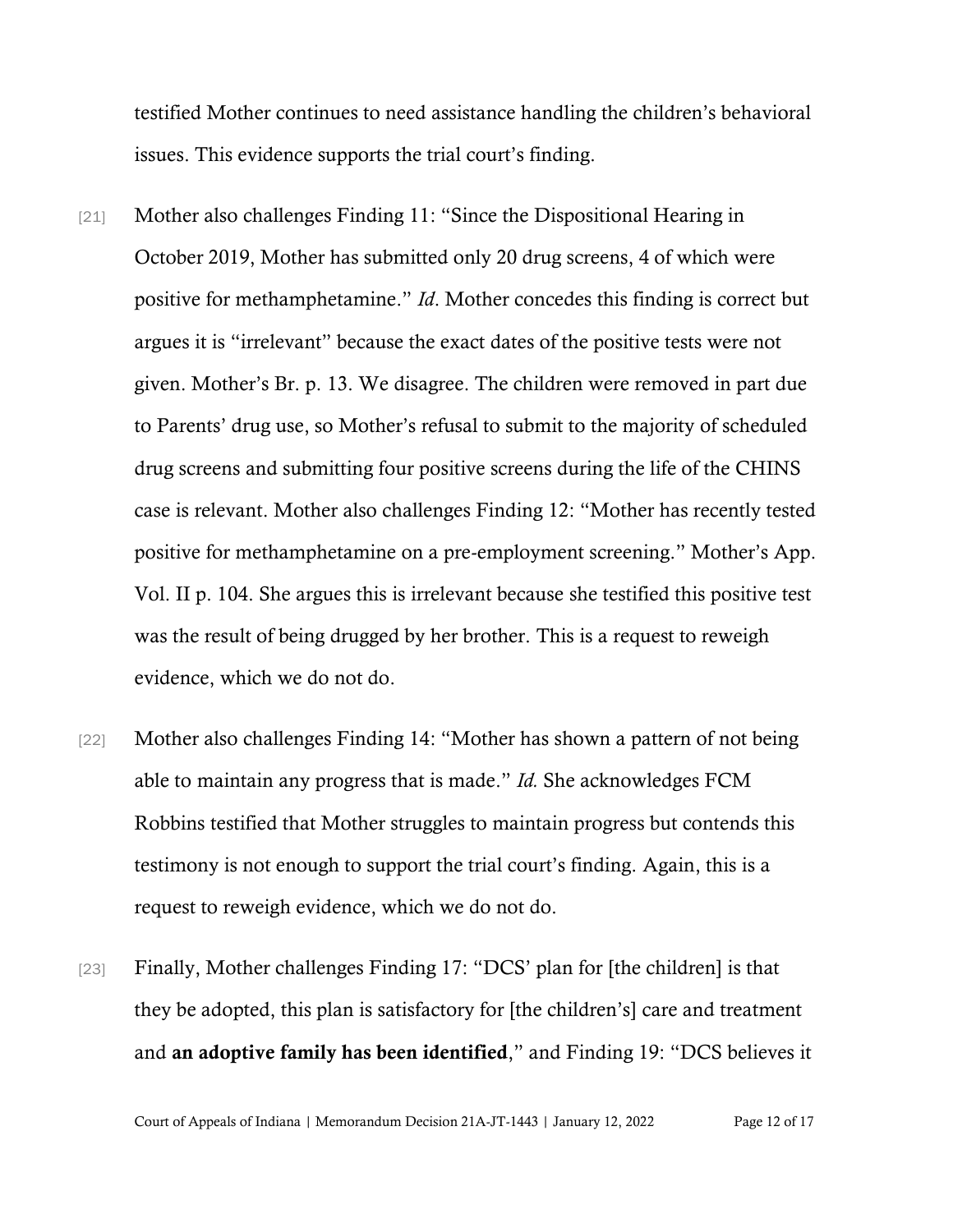is in the best interests of the [children] to be adopted by current pre-adoptive placement." *Id.* (emphases added). Mother contends these two findings are erroneous because there is no evidence the children have an adoptive family or pre-adoptive placement. We agree there was no evidence showing the children had an adoptive family or were in a pre-adoptive placement. However, we believe these errors to be "sufficiently minor so as not to affect the substantial rights" of Mother. *See* Ind. Appellate Rule 66(A). Even without the erroneous portions of these findings, there is sufficient evidence to support the termination.

[24] In any event, Mother does not challenge the trial court's conclusion that DCS has a satisfactory plan for the care and treatment of the children. Nor would such a challenge have been successful, as even without an identified adoptive family, DCS presented evidence the plan for the children is adoption, which is sufficient. *In re A.S.*, 17 N.E.3d 994, 1007 (Ind. Ct. App. 2014) ("[A] plan is not unsatisfactory if DCS has not identified a specific family to adopt the children."), *trans. denied*.

### B.Conclusions of Law

[25] Both Father and Mother challenge the trial court's conclusion there is a reasonable probability the conditions resulting in the children's removal and continued placement outside the home will not be remedied. In determining whether the conditions resulting in a child's removal will not be remedied, the trial court engages in a two-step analysis. First, the trial court must ascertain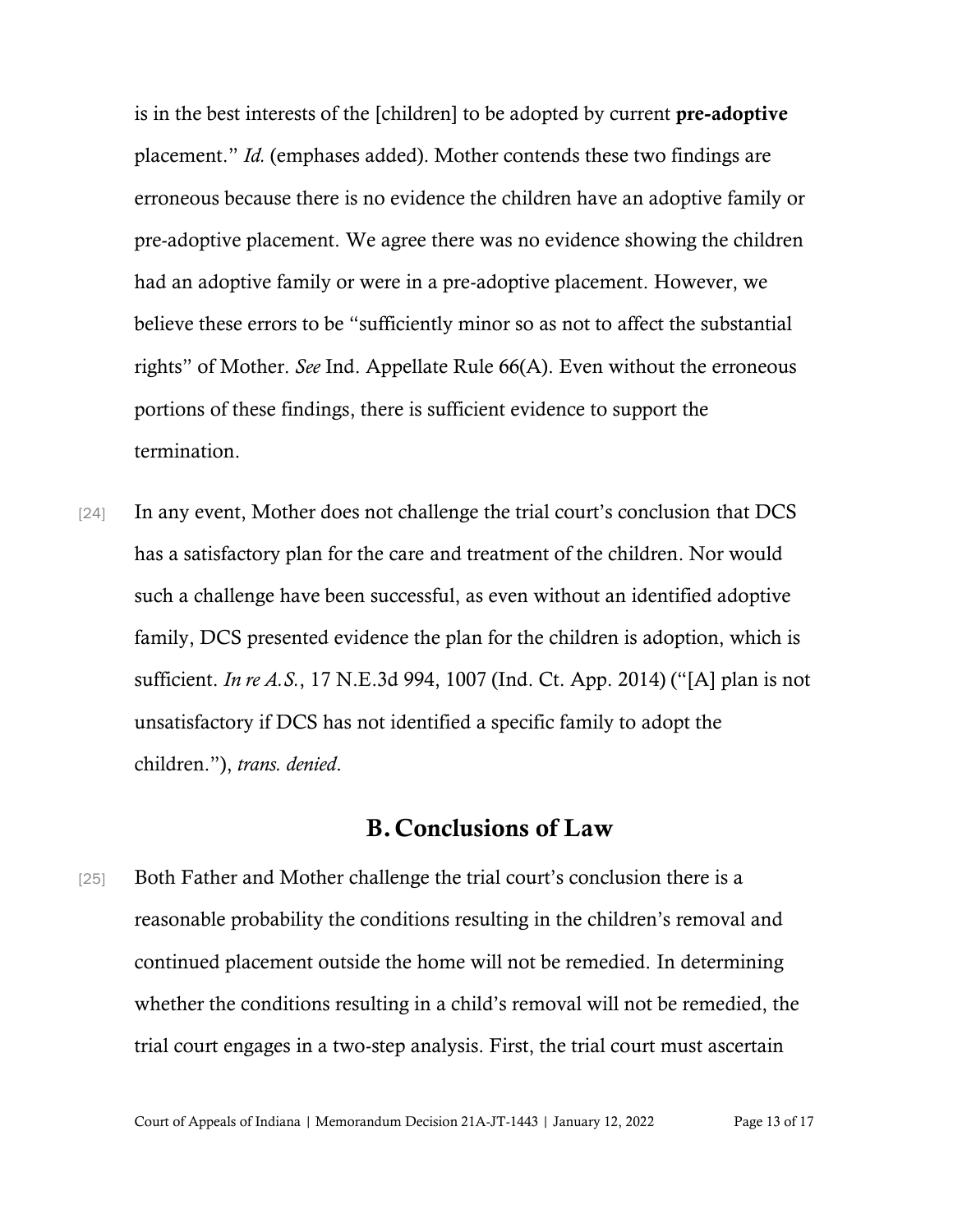what conditions led to the child's placement and retention outside the home. *In re K.T.K.*, 989 N.E.2d at 1231. Second, the trial court must determine whether there is a reasonable probability those conditions will not be remedied. *Id.* The "trial court must consider a parent's habitual pattern of conduct to determine whether there is a substantial probability of future neglect or deprivation." *Id.*  (quotation omitted).

#### *1. Mother*

[26] Here, the reasons for the children's removal and continued placement outside the home were concerns over Parents' substance use, domestic violence, and unsuitable housing conditions. DCS presented sufficient evidence there is a reasonable probability that several of these conditions will not be remedied by Mother. Most notably, Mother refused to participate in DCS services relating to domestic violence because she was no longer in a relationship with Father. However, Mother also told FCM Robbins she feared Husband and Father were going to hurt her and that Husband had threatened to kill her. Mother also asked DCS to conduct a background check on Husband because she believed he had past convictions for harming children. As for substance abuse, Mother was ordered to submit to weekly drug screens. However, throughout the CHINS case, she had submitted only twenty screens, four of which were positive. She tested positive for methamphetamine as recently as April 2021, just two months before the termination hearing, and FCM George reported Mother appeared under the influence both times she met with her in March 2021. As such,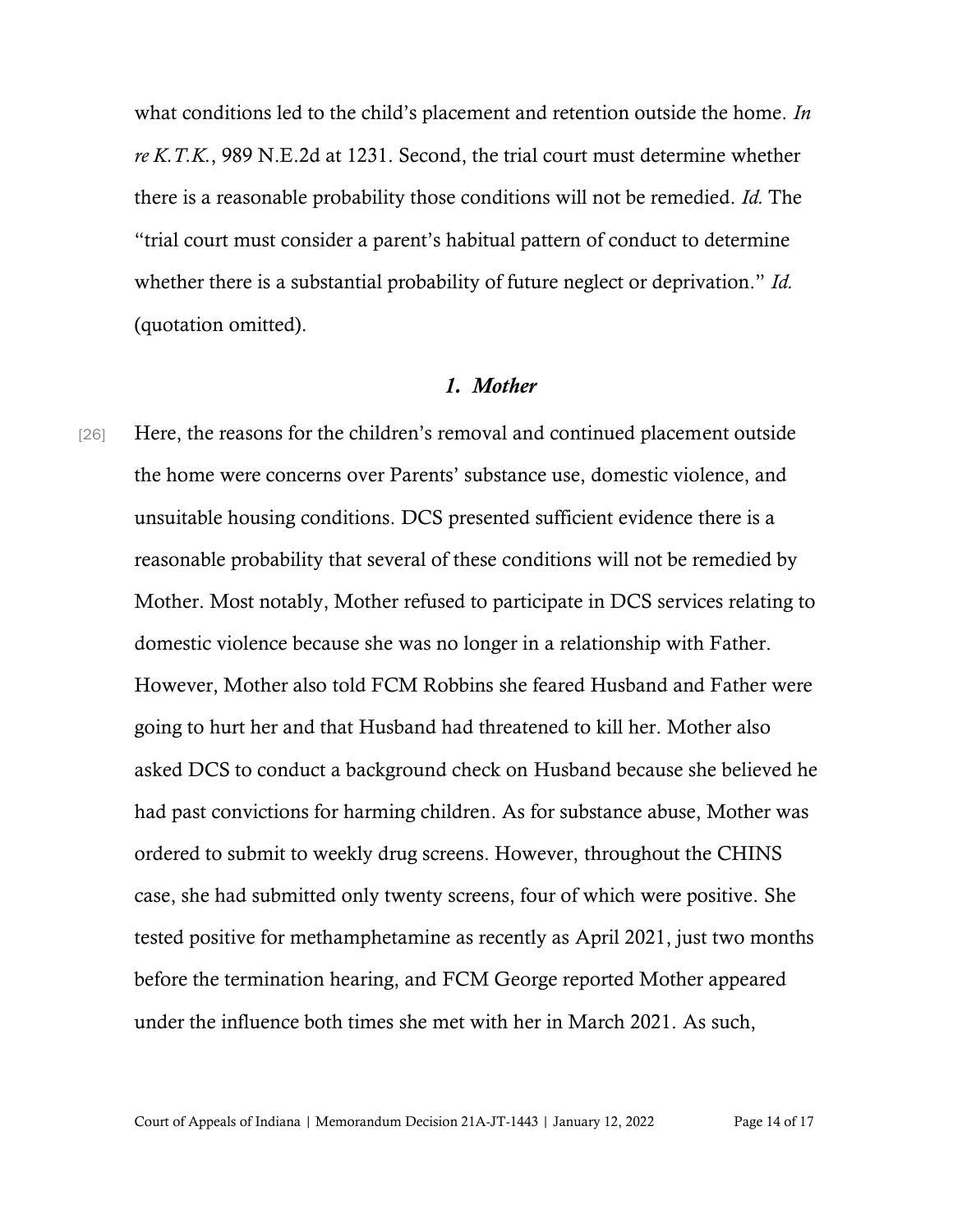Mother has not shown an ability to provide the children with a safe, drug-free environment.

[27] The trial court did not err in determining there is a reasonable probability that the conditions that led to the children's removal from Mother and continued placement outside of her home will not be remedied.<sup>2</sup>

### *2. Father*

[28] As an initial matter, we note Father challenges only the trial court's conclusion there is a reasonable probability that the conditions leading to the children's removal and continued placement outside the home will not be remedied. He does not challenge whether the trial court's findings support its other conclusion that there is a reasonable probability the continuation of the parent-child relationship poses a threat to the children's well-being. DCS is not required to prove both that there is a reasonable probability the continuation of the parentchild relationship poses a threat and a reasonable probability exists that the conditions which resulted in removal will not be remedied, because Indiana Code section 31-35-2-4(b)(2)(B) is written in the disjunctive. *See* I.C. § 31-35-2- 4(b)(2)(B) (listing three options and noting DCS has to prove "one"). Because

<sup>&</sup>lt;sup>2</sup> Mother also challenges the trial court's conclusion that the continuation of the parent-child relationship poses a threat to the children's well-being. Because we affirm the trial court's conclusion there is a reasonable probability the conditions resulting in the children's removal will not be remedied, we need not address its alternate conclusion there is a reasonable probability the continuation of the parent-child relationship poses a threat to the well-being of the children. *See In re A.G.*, 45 N.E.3d 471, 478 (Ind. Ct. App. 2015) (Indiana Code section 31-35-2-4(b)(2)(B) is written in the disjunctive and requires trial courts to find only one of the two requirements of subsection (b) has been established by clear and convincing evidence), *trans. denied*.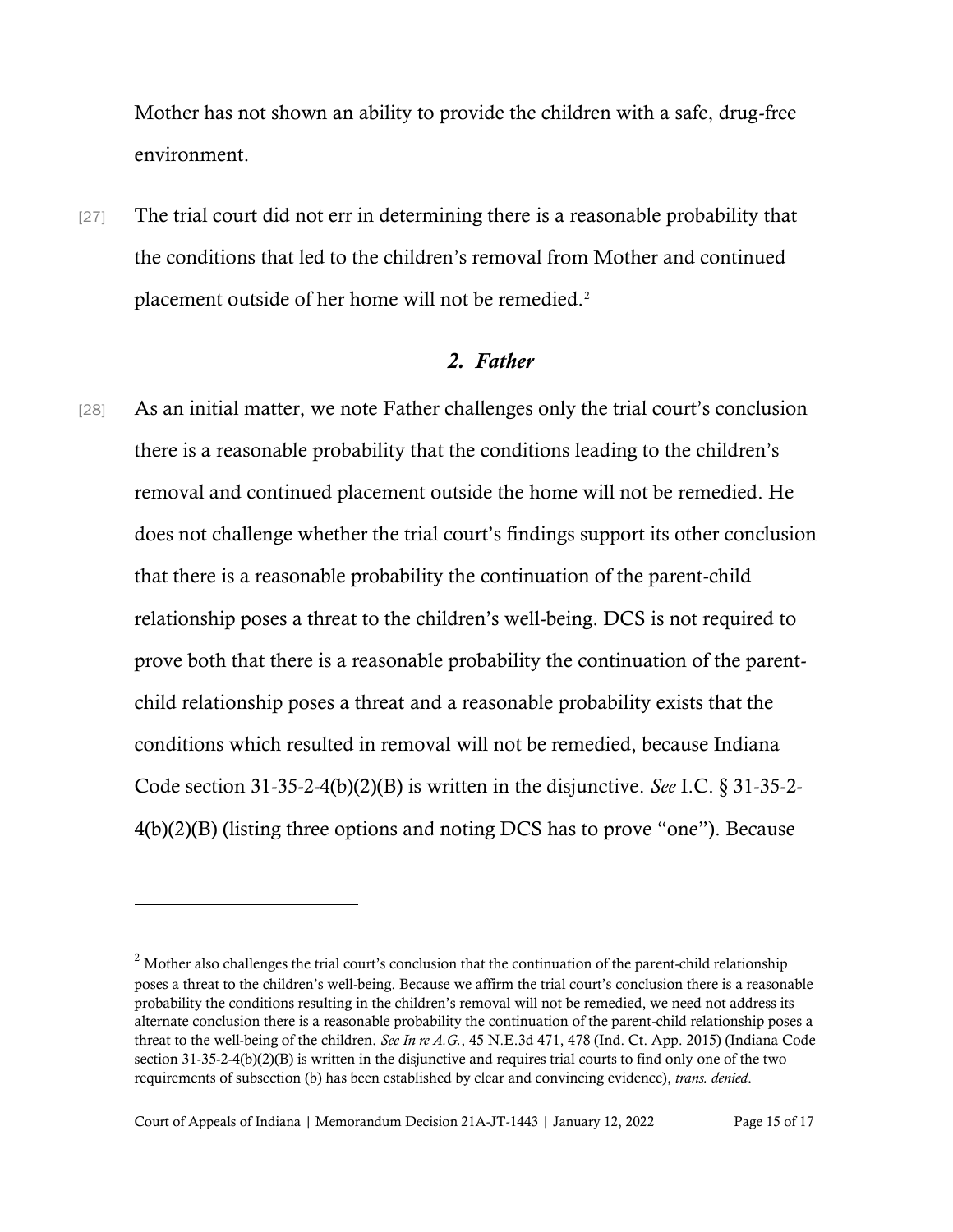Father does not present an argument challenging the trial court's conclusion that there is a reasonable probability that the continuation of the parent-child relationship poses a threat to the children's well-being, we may affirm under that portion of the statute and, thus, need not address Father's argument that the findings do not support the trial court's conclusion that the conditions under which the children were removed would not be remedied. Nonetheless, we prefer to resolve cases on the merits, especially when there is an "important parental interest at stake." *In re D.J.*, 68 N.E.3d 574, 580 (Ind. 2017). As such, we will review Father's claim that DCS did not present sufficient evidence that there is a reasonable probability that the conditions that resulted in the children's removal will not be remedied.

[29] Again, the children were removed from Parents due to unsuitable housing and concerns about domestic violence and substance abuse in the home. During the over two-year CHINS case, Father has shown no improvement in these areas. Father has been incarcerated several times throughout the CHINS case, including during the termination hearing. He does not have stable employment, and his home lacks basic necessities, including running water. Furthermore, Father barely participated in, let alone completed, DCS services. Father admitted to hitting Mother during their relationship yet would not participate in domestic-violence services. Nor would he submit to the substance-abuse evaluation or any drug screens. Father also attended only eight Fatherhood Engagement sessions and visited the children only a few times in 2019 and 2020. He has not seen the children in-person since September 2019. Ultimately,